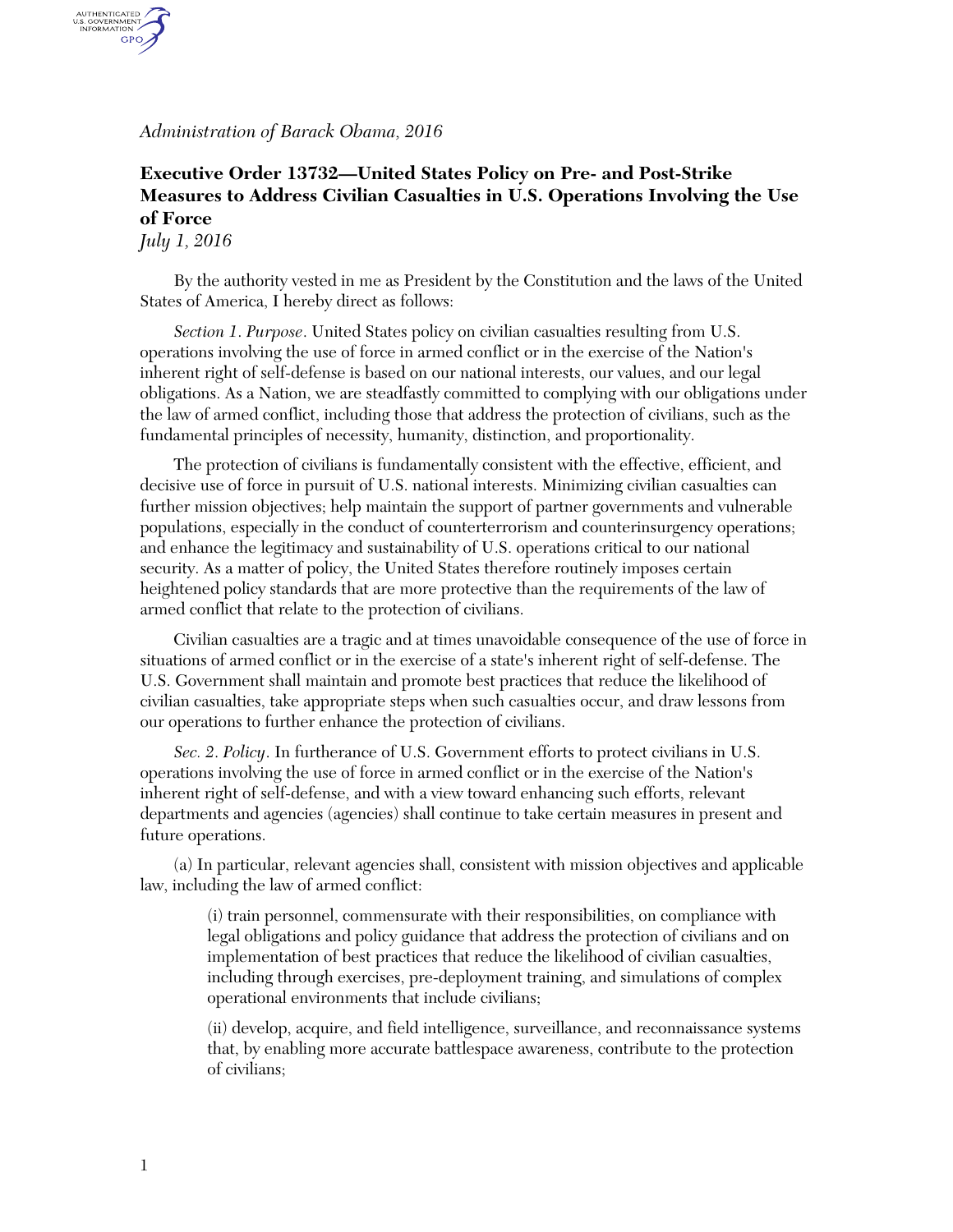(iii) develop, acquire, and field weapon systems and other technological capabilities that further enable the discriminate use of force in different operational contexts;

(iv) take feasible precautions in conducting attacks to reduce the likelihood of civilian casualties, such as providing warnings to the civilian population (unless the circumstances do not permit), adjusting the timing of attacks, taking steps to ensure military objectives and civilians are clearly distinguished, and taking other measures appropriate to the circumstances; and

(v) conduct assessments that assist in the reduction of civilian casualties by identifying risks to civilians and evaluating efforts to reduce risks to civilians.

(b) In addition to the responsibilities above, relevant agencies shall also, as appropriate and consistent with mission objectives and applicable law, including the law of armed conflict:

(i) review or investigate incidents involving civilian casualties, including by considering relevant and credible information from all available sources, such as other agencies, partner governments, and nongovernmental organizations, and take measures to mitigate the likelihood of future incidents of civilian casualties;

(ii) acknowledge U.S. Government responsibility for civilian casualties and offer condolences, including ex gratia payments, to civilians who are injured or to the families of civilians who are killed;

(iii) engage with foreign partners to share and learn best practices for reducing the likelihood of and responding to civilian casualties, including through appropriate training and assistance; and

(iv) maintain channels for engagement with the International Committee of the Red Cross and other nongovernmental organizations that operate in conflict zones and encourage such organizations to assist in efforts to distinguish between military objectives and civilians, including by appropriately marking protected facilities, vehicles, and personnel, and by providing updated information on the locations of such facilities and personnel.

*Sec. 3*. *Report on Strikes Undertaken by the U.S. Government Against Terrorist Targets Outside Areas of Active Hostilities*. (a) The Director of National Intelligence (DNI), or such other official as the President may designate, shall obtain from relevant agencies information about the number of strikes undertaken by the U.S. Government against terrorist targets outside areas of active hostilities from January 1, 2016, through December 31, 2016, as well as assessments of combatant and non-combatant deaths resulting from those strikes, and publicly release an unclassified summary of such information no later than May 1, 2017. By May 1 of each subsequent year, as consistent with the need to protect sources and methods, the DNI shall publicly release a report with the same information for the preceding calendar year.

(b) The annual report shall also include information obtained from relevant agencies regarding the general sources of information and methodology used to conduct these assessments and, as feasible and appropriate, shall address the general reasons for discrepancies between post-strike assessments from the U.S. Government and credible reporting from nongovernmental organizations regarding non-combatant deaths resulting from strikes undertaken by the U.S. Government against terrorist targets outside areas of active hostilities.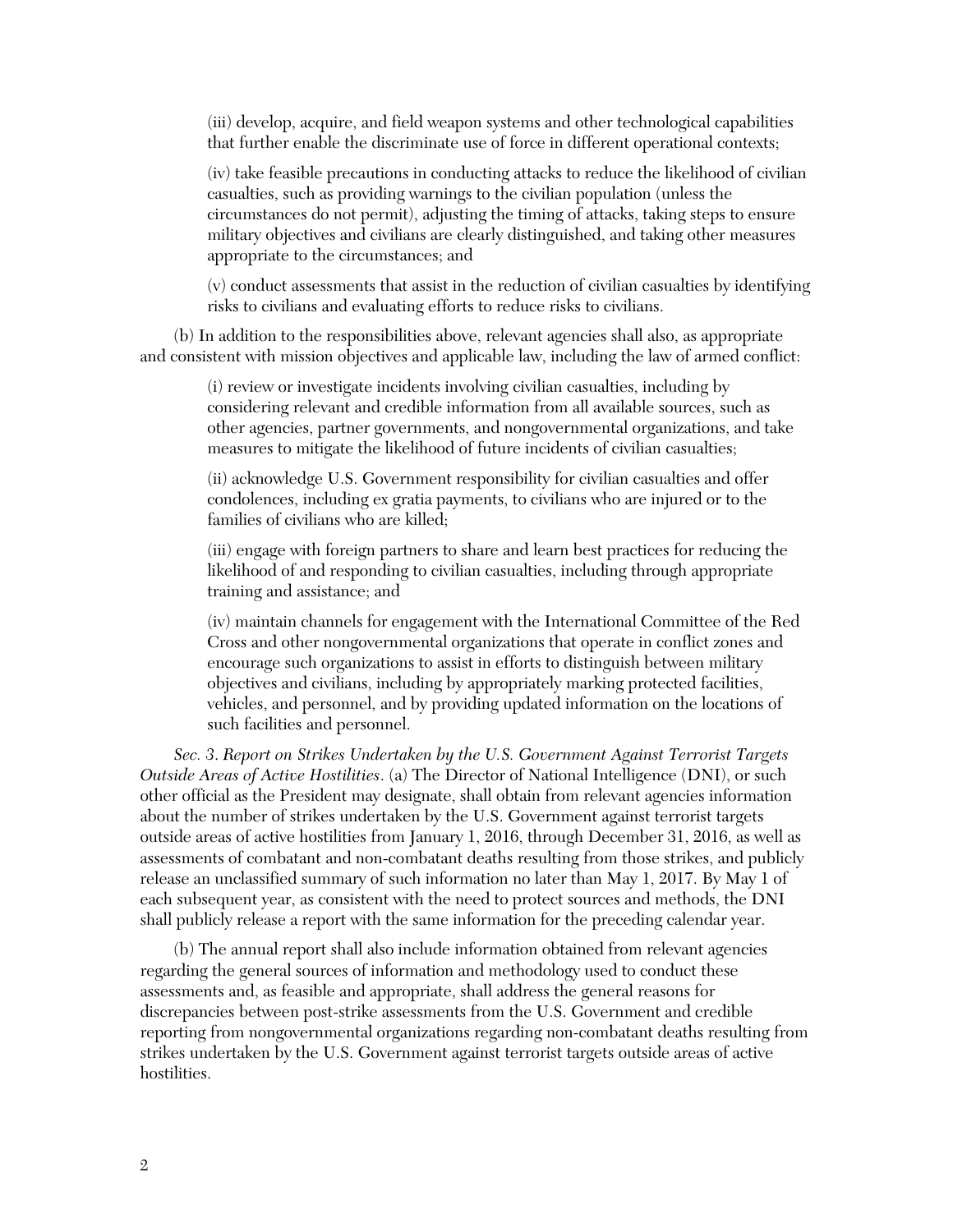(c) In preparing a report under this section, the DNI shall review relevant and credible post-strike all-source reporting, including such information from nongovernmental sources, for the purpose of ensuring that this reporting is available to and considered by relevant agencies in their assessment of deaths.

(d) The Assistant to the President for National Security Affairs may, as appropriate, request that the head of any relevant agency conduct additional reviews related to the intelligence assessments of deaths from strikes against terrorist targets outside areas of active hostilities.

*Sec. 4*. *Periodic Consultation*. In furtherance of the policies and practices set forth in this order, the Assistant to the President for National Security Affairs, through the National Security Council staff, will convene agencies with relevant defense, counterterrorism, intelligence, legal, civilian protection, and technology expertise to consult on civilian casualty trends, consider potential improvements to U.S. Government civilian casualty mitigation efforts, and, as appropriate, report to the Deputies and Principals Committees, consistent with Presidential Policy Directive 1 or its successor. Specific incidents will not be considered in this context, and will continue to be examined within relevant chains of command.

*Sec. 5*. *General Provisions*. (a) The policies and practices set forth above are not intended to alter, and shall be implemented consistent with, the authority and responsibility of commanders and other U.S. personnel to execute their mission as directed by the President or other appropriate authorities, which necessarily includes the inherent right of self-defense and the maintenance of good order and discipline among U.S. personnel. No part of this order modifies the chain of command of the U.S. Armed Forces or the authority of U.S. commanders.

(b) No part of this order modifies priorities in the collection of intelligence or the development, acquisition, or fielding of weapon systems and other technological capabilities.

(c) No part of this order shall prejudice or supplant established procedures pertaining to administrative or criminal investigative or judicial processes in the context of the military justice system or other applicable law and regulation.

(d) The policies set forth in this order are consistent with existing U.S. obligations under international law and are not intended to create new international legal obligations; nor shall anything in this order be construed to derogate from obligations under applicable law, including the law of armed conflict.

(e) This order is not intended to, and does not, create any right or benefit, substantive or procedural, enforceable at law or in equity by any party against the United States, its departments, agencies, or entities, its officers, employees, or agents, or any other person.

## BARACK OBAMA

The White House, July 1, 2016.

[Filed with the Office of the Federal Register, 11:15 a.m., July 6, 2016]

NOTE: This Executive order was published in the *Federal Register* on July 7.

*Categories:* Executive Orders : U.S. operations involving the use of force, pre- and poststrike measures to address civilian casualties*.*